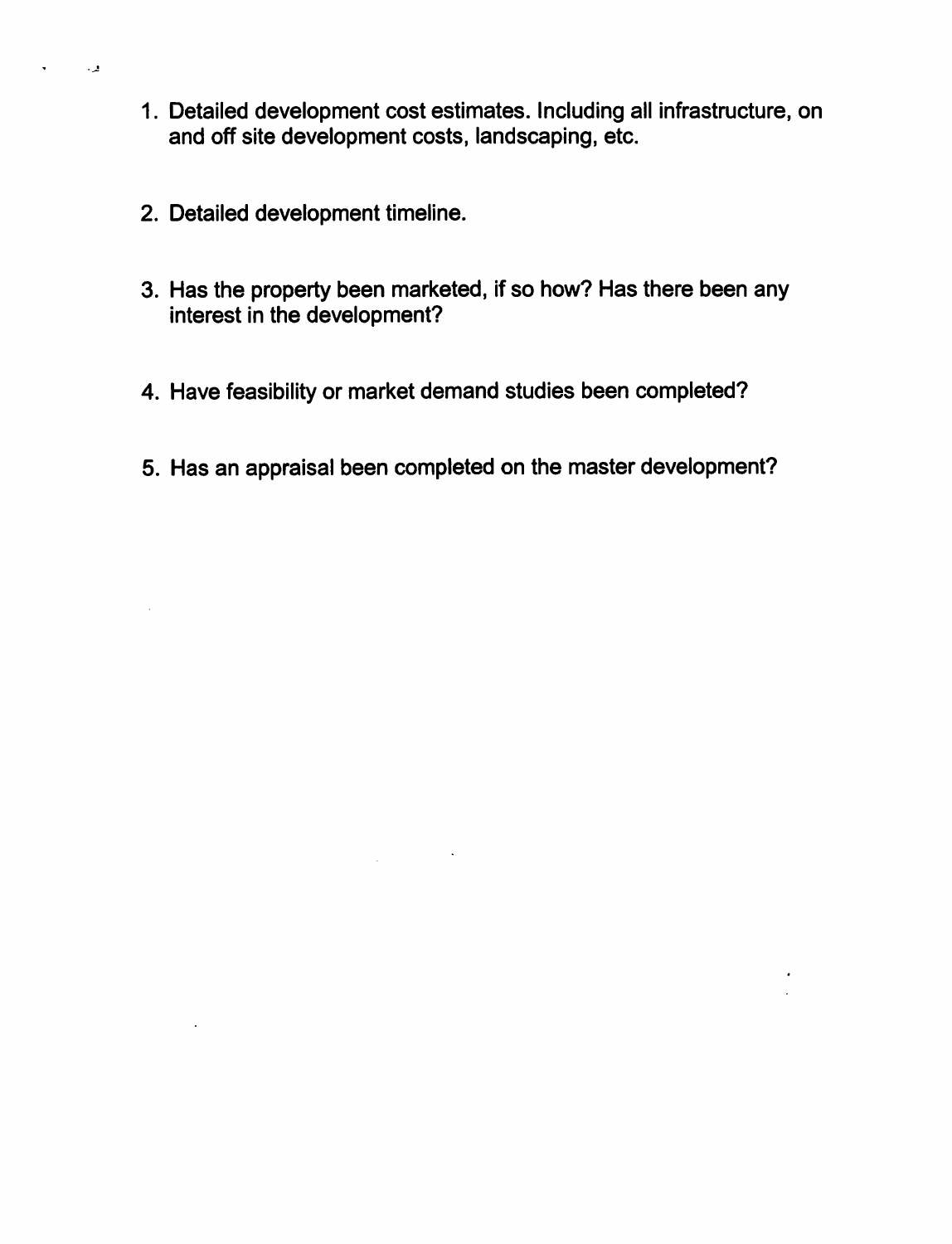## Questions for Developers of Rio West 8/17/2011

- 1. Pertaining to question # 2 from previous appraisers, "Detailed Development Timeline", emphasis needs to be on actual dates. Example: a 30-year development timeline means nothing if the actual start date is ambiguous, say 20-40 years in the future. Firm dates for the development timeline is necessary, especially because the development of Northwest Loop in this area has been proposed for over 25 years and it still has yet to happen.
- 2. Scope of Work: In order to place an accurate bid, we need the scope of work to include assumptions and type of value to be appraised such as "as-is" or "as if development of infrastructure is complete" or "subject to future development" etc.
- 3. Would we be provided with an environmental assessment and soil test results?
- 4. Would we be provided with a map illustrating available utilities?
- 5. We need clarification on acreage. Is the land titled "non-developable" which totals 71 +/- acres, "questionable" which is listed at 23 +/- acres, "exempt land" which is listed at 41 acres, and "additional land" which is listed at 81 +/- acres, all included in as the subject of this Improvement? The "primary site" (222 +/- acres) and "additional land" (81 +/- acres) appears to be the 300 acres mentioned. Is this correct?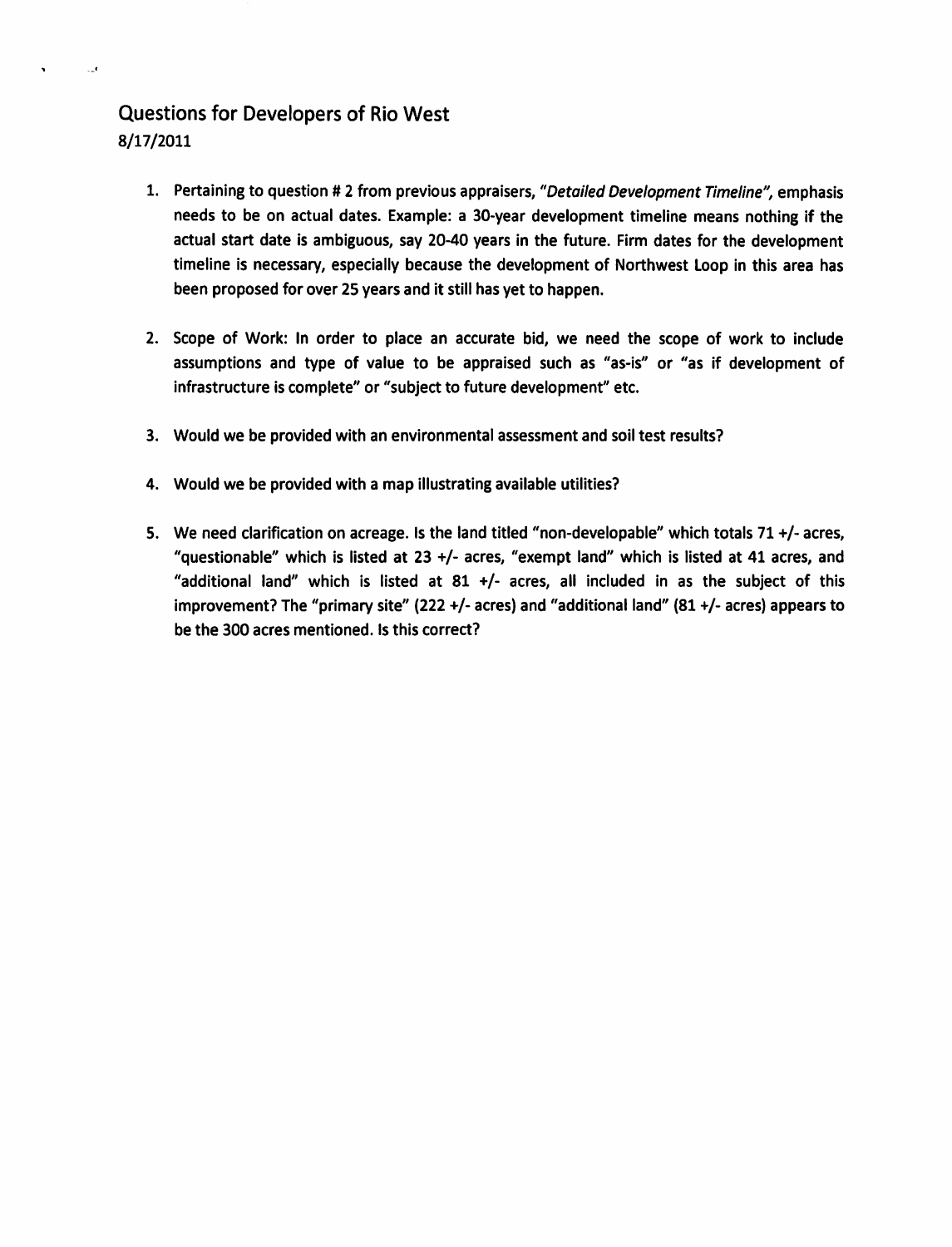Recorp

 $\mathbf{a} = \mathbf{a} \times \mathbf{a} \times \mathbf{a}$ 

1. When will the airport be built? What businesses will be drawn to the development area with the airport?

 $\ddot{\phantom{0}}$